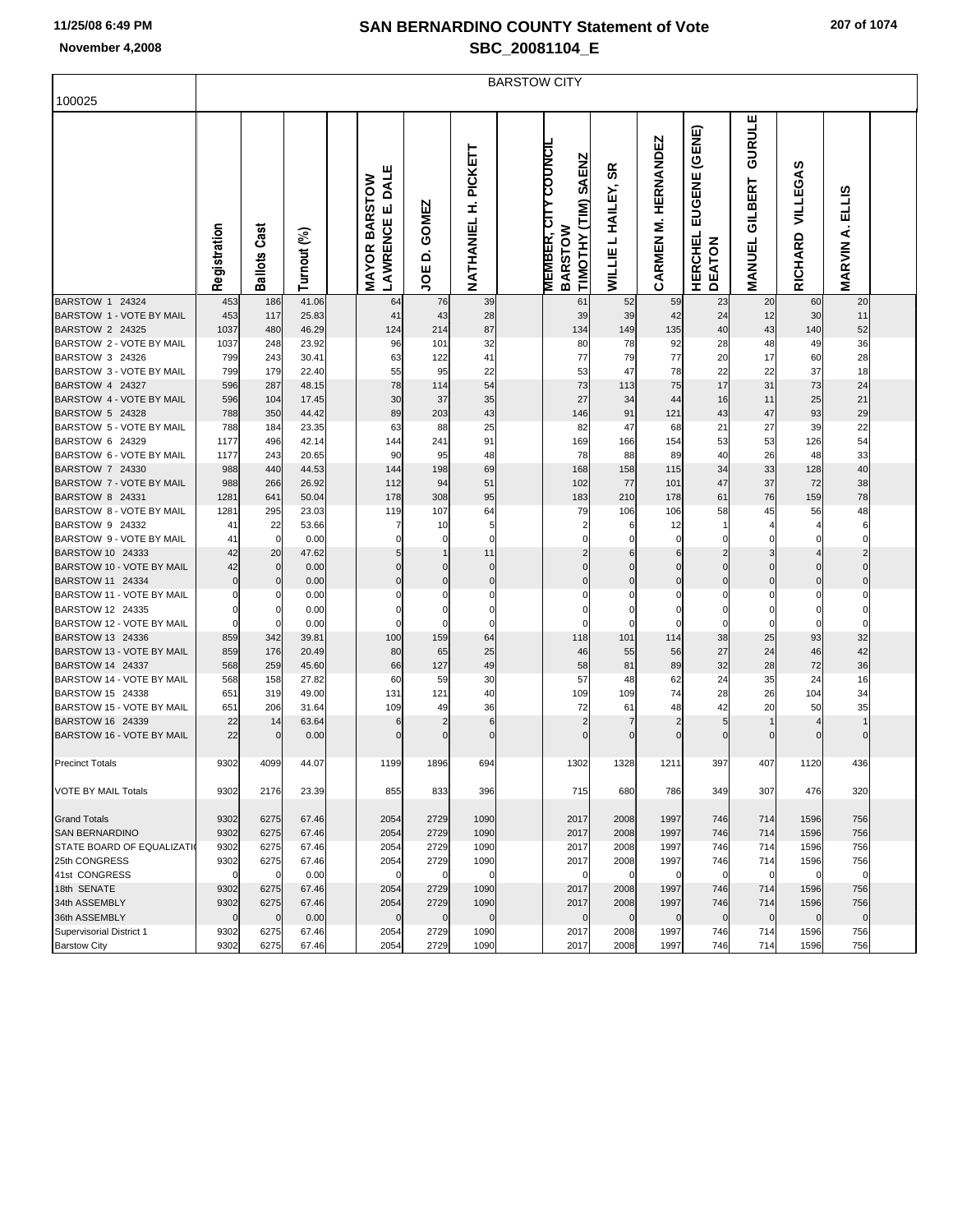|                                               | <b>BARSTOW CITY</b> |                   |                |  |                                                 |                                         |                                |  |                                                                        |                                                |                               |                                           |                                    |                            |                                    |  |
|-----------------------------------------------|---------------------|-------------------|----------------|--|-------------------------------------------------|-----------------------------------------|--------------------------------|--|------------------------------------------------------------------------|------------------------------------------------|-------------------------------|-------------------------------------------|------------------------------------|----------------------------|------------------------------------|--|
| 100025                                        |                     |                   |                |  |                                                 |                                         |                                |  |                                                                        |                                                |                               |                                           |                                    |                            |                                    |  |
|                                               | Registration        | Ballots Cast      | Turnout (%)    |  | <b>LAWRENCE E. DALE</b><br><b>MAYOR BARSTOW</b> | <b>GOMEZ</b><br>$\dot{\mathbf{a}}$<br>ξ | <b>H. PICKETT</b><br>NATHANIEL |  | <b>MEMBER, CITY COUNCI</b><br><b>SAENZ</b><br>TIMOTHY (TIM)<br>BARSTOW | ≃<br>ø<br><b>HAILEY,</b><br>┙<br><b>WILLIE</b> | <b>M. HERNANDEZ</b><br>CARMEN | EUGENE (GENE)<br><b>HERCHEL</b><br>DEATON | GURULE<br>GILBERT<br><b>MANUEL</b> | VILLEGAS<br><b>RICHARD</b> | <b>ELLIS</b><br>∢<br><b>MARVIN</b> |  |
| BARSTOW 1 24324                               | 453                 | 186               | 41.06          |  | 64                                              | 76                                      | 39                             |  | 61                                                                     | 52                                             | 59                            | 23                                        | 20                                 | 60                         | 20                                 |  |
| BARSTOW 1 - VOTE BY MAIL                      | 453                 | 117               | 25.83          |  | 41                                              | 43                                      | 28                             |  | 39                                                                     | 39                                             | 42                            | 24                                        | 12                                 | 30                         | 11                                 |  |
| BARSTOW 2 24325                               | 1037                | 480               | 46.29          |  | 124                                             | 214                                     | 87                             |  | 134                                                                    | 149                                            | 135                           | 40                                        | 43                                 | 140                        | 52                                 |  |
| BARSTOW 2 - VOTE BY MAIL                      | 1037                | 248               | 23.92          |  | 96                                              | 101                                     | 32                             |  | 80                                                                     | 78                                             | 92                            | 28                                        | 48                                 | 49                         | 36                                 |  |
| BARSTOW 3 24326<br>BARSTOW 3 - VOTE BY MAIL   | 799<br>799          | 243<br>179        | 30.41<br>22.40 |  | 63<br>55                                        | 122<br>95                               | 41<br>22                       |  | 77<br>53                                                               | 79<br>47                                       | 77<br>78                      | 20<br>22                                  | 17<br>22                           | 60<br>37                   | 28<br>18                           |  |
| BARSTOW 4 24327                               | 596                 | 287               | 48.15          |  | 78                                              | 114                                     | 54                             |  | 73                                                                     | 113                                            | 75                            | 17                                        | 31                                 | 73                         | 24                                 |  |
| BARSTOW 4 - VOTE BY MAIL                      | 596                 | 104               | 17.45          |  | 30                                              | 37                                      | 35                             |  | 27                                                                     | 34                                             | 44                            | 16                                        | 11                                 | 25                         | 21                                 |  |
| BARSTOW 5 24328                               | 788                 | 350               | 44.42          |  | 89                                              | 203                                     | 43                             |  | 146                                                                    | 91                                             | 121                           | 43                                        | 47                                 | 93                         | 29                                 |  |
| BARSTOW 5 - VOTE BY MAIL                      | 788                 | 184               | 23.35          |  | 63                                              | 88                                      | 25                             |  | 82                                                                     | 47                                             | 68                            | 21                                        | 27                                 | 39                         | 22                                 |  |
| BARSTOW 6 24329                               | 1177                | 496               | 42.14          |  | 144                                             | 241                                     | 91                             |  | 169                                                                    | 166                                            | 154                           | 53                                        | 53                                 | 126                        | 54                                 |  |
| BARSTOW 6 - VOTE BY MAIL                      | 1177                | 243               | 20.65          |  | 90                                              | 95                                      | 48                             |  | 78                                                                     | 88                                             | 89                            | 40                                        | 26                                 | 48                         | 33                                 |  |
| BARSTOW 7 24330                               | 988                 | 440               | 44.53          |  | 144                                             | 198                                     | 69                             |  | 168                                                                    | 158                                            | 115                           | 34                                        | 33                                 | 128                        | 40                                 |  |
| BARSTOW 7 - VOTE BY MAIL                      | 988                 | 266               | 26.92          |  | 112                                             | 94                                      | 51                             |  | 102                                                                    | 77                                             | 101                           | 47                                        | 37                                 | 72                         | 38                                 |  |
| BARSTOW 8 24331                               | 1281                | 641               | 50.04          |  | 178                                             | 308                                     | 95                             |  | 183                                                                    | 210                                            | 178                           | 61                                        | 76                                 | 159                        | 78                                 |  |
| BARSTOW 8 - VOTE BY MAIL                      | 1281                | 295               | 23.03          |  | 119                                             | 107                                     | 64                             |  | 79                                                                     | 106                                            | 106                           | 58                                        | 45                                 | 56                         | 48                                 |  |
| BARSTOW 9 24332                               | 41                  | 22                | 53.66          |  | 7                                               | 10                                      | 5                              |  | $\overline{c}$                                                         | 6                                              | 12                            |                                           |                                    |                            | 6                                  |  |
| BARSTOW 9 - VOTE BY MAIL                      | 41                  | 0                 | 0.00           |  | 0                                               | 0                                       | $\mathbf 0$                    |  | $\mathbf 0$                                                            | 0                                              | 0                             |                                           | $\mathbf 0$                        |                            | $\Omega$                           |  |
| BARSTOW 10 24333<br>BARSTOW 10 - VOTE BY MAIL | 42<br>42            | 20<br>$\mathbf 0$ | 47.62<br>0.00  |  | 5<br>$\Omega$                                   | $\Omega$                                | 11<br>$\pmb{0}$                |  | $\overline{2}$<br>$\Omega$                                             | 6<br>$\Omega$                                  | 6<br>C                        | $\Omega$                                  | 3<br>$\mathbf{0}$                  | $\Omega$                   | $\overline{2}$<br>$\Omega$         |  |
| BARSTOW 11 24334                              | $\mathbf 0$         | $\mathbf 0$       | 0.00           |  | 0                                               | $\mathbf 0$                             | $\pmb{0}$                      |  | $\mathbf 0$                                                            | $\mathbf 0$                                    | $\mathbf 0$                   | 0                                         | $\overline{0}$                     | $\Omega$                   | 0                                  |  |
| BARSTOW 11 - VOTE BY MAIL                     |                     | 0                 | 0.00           |  | 0                                               | 0                                       | 0                              |  | 0                                                                      | 0                                              | C                             | 0                                         | 0                                  |                            | 0                                  |  |
| BARSTOW 12 24335                              |                     | $\mathbf 0$       | 0.00           |  | 0                                               | 0                                       | $\pmb{0}$                      |  | 0                                                                      | 0                                              | C                             | 0                                         | 0                                  |                            | 0                                  |  |
| BARSTOW 12 - VOTE BY MAIL                     |                     | $\mathbf 0$       | 0.00           |  | $\Omega$                                        | 0                                       | $\pmb{0}$                      |  | $\mathbf 0$                                                            | 0                                              |                               | $\Omega$                                  | $\mathbf 0$                        |                            | $\Omega$                           |  |
| BARSTOW 13 24336                              | 859                 | 342               | 39.81          |  | 100                                             | 159                                     | 64                             |  | 118                                                                    | 101                                            | 114                           | 38                                        | 25                                 | 93                         | 32                                 |  |
| BARSTOW 13 - VOTE BY MAIL                     | 859                 | 176               | 20.49          |  | 80                                              | 65                                      | 25                             |  | 46                                                                     | 55                                             | 56                            | 27                                        | 24                                 | 46                         | 42                                 |  |
| BARSTOW 14 24337                              | 568                 | 259               | 45.60          |  | 66                                              | 127                                     | 49                             |  | 58                                                                     | 81                                             | 89                            | 32                                        | 28                                 | 72                         | 36                                 |  |
| BARSTOW 14 - VOTE BY MAIL                     | 568                 | 158               | 27.82          |  | 60                                              | 59                                      | 30                             |  | 57                                                                     | 48                                             | 62                            | 24                                        | 35                                 | 24                         | 16                                 |  |
| BARSTOW 15 24338                              | 651                 | 319               | 49.00          |  | 131                                             | 121                                     | 40                             |  | 109                                                                    | 109                                            | 74                            | 28                                        | 26                                 | 104                        | 34                                 |  |
| BARSTOW 15 - VOTE BY MAIL<br>BARSTOW 16 24339 | 651<br>22           | 206<br>14         | 31.64<br>63.64 |  | 109<br>6                                        | 49                                      | 36<br>6                        |  | 72<br>$\overline{2}$                                                   | 61<br>7                                        | 48                            | 42<br>5                                   | 20                                 | 50                         | 35                                 |  |
| BARSTOW 16 - VOTE BY MAIL                     | 22                  | $\mathbf 0$       | 0.00           |  | $\Omega$                                        | $\Omega$                                | $\mathbf 0$                    |  | $\Omega$                                                               | $\mathbf 0$                                    | $\sqrt{ }$                    | $\Omega$                                  | $\mathbf{0}$                       |                            | $\Omega$                           |  |
| <b>Precinct Totals</b>                        | 9302                | 4099              | 44.07          |  | 1199                                            | 1896                                    | 694                            |  | 1302                                                                   | 1328                                           | 1211                          | 397                                       | 407                                | 1120                       | 436                                |  |
| <b>VOTE BY MAIL Totals</b>                    | 9302                | 2176              | 23.39          |  | 855                                             | 833                                     | 396                            |  | 715                                                                    | 680                                            | 786                           | 349                                       | 307                                | 476                        | 320                                |  |
| <b>Grand Totals</b>                           | 9302                | 6275              | 67.46          |  | 2054                                            | 2729                                    | 1090                           |  | 2017                                                                   | 2008                                           | 1997                          | 746                                       | 714                                | 1596                       | 756                                |  |
| <b>SAN BERNARDINO</b>                         | 9302                | 6275              | 67.46          |  | 2054                                            | 2729                                    | 1090                           |  | 2017                                                                   | 2008                                           | 1997                          | 746                                       | 714                                | 1596                       | 756                                |  |
| <b>STATE BOARD OF EQUALIZATI</b>              | 9302                | 6275              | 67.46          |  | 2054                                            | 2729                                    | 1090                           |  | 2017                                                                   | 2008                                           | 1997                          | 746                                       | 714                                | 1596                       | 756                                |  |
| 25th CONGRESS<br>41st CONGRESS                | 9302<br>$\Omega$    | 6275<br>0         | 67.46<br>0.00  |  | 2054<br>$\mathbf 0$                             | 2729<br>$\Omega$                        | 1090<br>$\mathbf 0$            |  | 2017<br>$\Omega$                                                       | 2008<br>$\mathbf 0$                            | 1997<br>$\mathsf{C}$          | 746<br>$\Omega$                           | 714<br>$\mathbf 0$                 | 1596                       | 756<br>$\Omega$                    |  |
| 18th SENATE                                   | 9302                | 6275              | 67.46          |  | 2054                                            | 2729                                    | 1090                           |  | 2017                                                                   | 2008                                           | 1997                          | 746                                       | 714                                | 1596                       | 756                                |  |
| 34th ASSEMBLY                                 | 9302                | 6275              | 67.46          |  | 2054                                            | 2729                                    | 1090                           |  | 2017                                                                   | 2008                                           | 1997                          | 746                                       | 714                                | 1596                       | 756                                |  |
| 36th ASSEMBLY                                 | $\mathbf 0$         | $\mathbf 0$       | 0.00           |  | $\mathbf 0$                                     | $\mathbf{0}$                            | $\mathbf 0$                    |  | $\mathbf 0$                                                            | $\mathbf 0$                                    | $\mathbf 0$                   | $\mathbf 0$                               | $\mathbf 0$                        | $\mathbf 0$                | $\mathbf{0}$                       |  |
| Supervisorial District 1                      | 9302                | 6275              | 67.46          |  | 2054                                            | 2729                                    | 1090                           |  | 2017                                                                   | 2008                                           | 1997                          | 746                                       | 714                                | 1596                       | 756                                |  |
| <b>Barstow City</b>                           | 9302                | 6275              | 67.46          |  | 2054                                            | 2729                                    | 1090                           |  | 2017                                                                   | 2008                                           | 1997                          | 746                                       | 714                                | 1596                       | 756                                |  |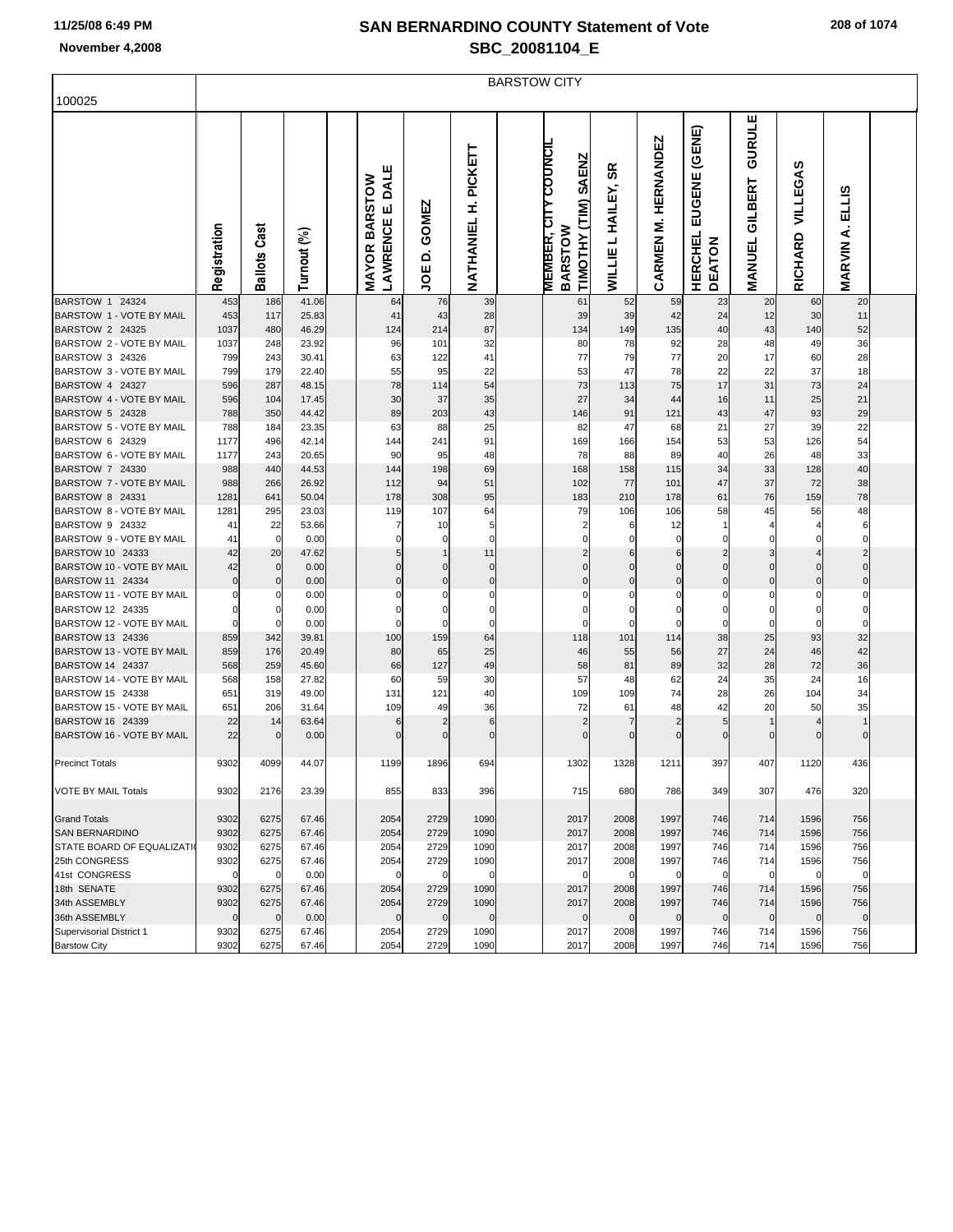|                                               | <b>BARSTOW CITY</b> |                     |                |  |                                             |  |                                           |  |  |  |  |  |  |  |  |  |
|-----------------------------------------------|---------------------|---------------------|----------------|--|---------------------------------------------|--|-------------------------------------------|--|--|--|--|--|--|--|--|--|
| 100027                                        |                     |                     |                |  |                                             |  |                                           |  |  |  |  |  |  |  |  |  |
|                                               | Registration        | <b>Ballots Cast</b> | Turnout (%)    |  | JOANNE (JOJO) COUSINO<br>CITY CLERK BARSTOW |  | CITY TREASURER BARSTOW<br>EVELYN L. RADEL |  |  |  |  |  |  |  |  |  |
| BARSTOW 1 24324                               | 453                 | 186                 | 41.06          |  | 153                                         |  | 152                                       |  |  |  |  |  |  |  |  |  |
| BARSTOW 1 - VOTE BY MAIL                      | 453                 | 117                 | 25.83          |  | 93                                          |  | 95                                        |  |  |  |  |  |  |  |  |  |
| BARSTOW 2 24325<br>BARSTOW 2 - VOTE BY MAIL   | 1037                | 480                 | 46.29          |  | 359                                         |  | 349                                       |  |  |  |  |  |  |  |  |  |
| BARSTOW 3 24326                               | 1037<br>799         | 248<br>243          | 23.92<br>30.41 |  | 197<br>187                                  |  | 195<br>184                                |  |  |  |  |  |  |  |  |  |
| BARSTOW 3 - VOTE BY MAIL                      | 799                 | 179                 | 22.40          |  | 135                                         |  | 138                                       |  |  |  |  |  |  |  |  |  |
| BARSTOW 4 24327                               | 596                 | 287                 | 48.15          |  | 212                                         |  | 202                                       |  |  |  |  |  |  |  |  |  |
| BARSTOW 4 - VOTE BY MAIL                      | 596                 | 104                 | 17.45          |  | 84                                          |  | 90                                        |  |  |  |  |  |  |  |  |  |
| BARSTOW 5 24328                               | 788                 | 350                 | 44.42          |  | 285                                         |  | 279                                       |  |  |  |  |  |  |  |  |  |
| BARSTOW 5 - VOTE BY MAIL                      | 788                 | 184                 | 23.35          |  | 153                                         |  | 156                                       |  |  |  |  |  |  |  |  |  |
| BARSTOW 6 24329                               | 1177                | 496                 | 42.14          |  | 405                                         |  | 389                                       |  |  |  |  |  |  |  |  |  |
| BARSTOW 6 - VOTE BY MAIL                      | 1177                | 243                 | 20.65          |  | 204                                         |  | 205                                       |  |  |  |  |  |  |  |  |  |
| BARSTOW 7 24330<br>BARSTOW 7 - VOTE BY MAIL   | 988                 | 440                 | 44.53          |  | 350                                         |  | 343                                       |  |  |  |  |  |  |  |  |  |
| BARSTOW 8 24331                               | 988<br>1281         | 266<br>641          | 26.92<br>50.04 |  | 216<br>507                                  |  | 218<br>486                                |  |  |  |  |  |  |  |  |  |
| BARSTOW 8 - VOTE BY MAIL                      | 1281                | 295                 | 23.03          |  | 245                                         |  | 248                                       |  |  |  |  |  |  |  |  |  |
| BARSTOW 9 24332                               | 41                  | 22                  | 53.66          |  | 15                                          |  | 16                                        |  |  |  |  |  |  |  |  |  |
| BARSTOW 9 - VOTE BY MAIL                      | 41                  | $\mathbf 0$         | 0.00           |  | $\pmb{0}$                                   |  | 0                                         |  |  |  |  |  |  |  |  |  |
| BARSTOW 10 24333                              | 42                  | 20                  | 47.62          |  | 16                                          |  | 16                                        |  |  |  |  |  |  |  |  |  |
| BARSTOW 10 - VOTE BY MAIL                     | 42                  | $\mathbf 0$         | 0.00           |  | $\pmb{0}$                                   |  | $\mathbf 0$                               |  |  |  |  |  |  |  |  |  |
| BARSTOW 11 24334                              |                     | $\mathbf 0$         | 0.00           |  | $\pmb{0}$                                   |  | $\mathbf 0$                               |  |  |  |  |  |  |  |  |  |
| BARSTOW 11 - VOTE BY MAIL                     |                     |                     | 0.00           |  | 0                                           |  | 0                                         |  |  |  |  |  |  |  |  |  |
| BARSTOW 12 24335                              | 0                   | 0                   | 0.00           |  | $\pmb{0}$                                   |  | $\mathbf 0$                               |  |  |  |  |  |  |  |  |  |
| BARSTOW 12 - VOTE BY MAIL<br>BARSTOW 13 24336 | $\Omega$            | 0                   | 0.00           |  | $\mathbf 0$                                 |  | C                                         |  |  |  |  |  |  |  |  |  |
| BARSTOW 13 - VOTE BY MAIL                     | 859<br>859          | 342<br>176          | 39.81<br>20.49 |  | 287<br>144                                  |  | 277<br>146                                |  |  |  |  |  |  |  |  |  |
| BARSTOW 14 24337                              | 568                 | 259                 | 45.60          |  | 214                                         |  | 209                                       |  |  |  |  |  |  |  |  |  |
| BARSTOW 14 - VOTE BY MAIL                     | 568                 | 158                 | 27.82          |  | 119                                         |  | 123                                       |  |  |  |  |  |  |  |  |  |
| BARSTOW 15 24338                              | 651                 | 319                 | 49.00          |  | 250                                         |  | 242                                       |  |  |  |  |  |  |  |  |  |
| BARSTOW 15 - VOTE BY MAIL                     | 651                 | 206                 | 31.64          |  | 162                                         |  | 157                                       |  |  |  |  |  |  |  |  |  |
| BARSTOW 16 24339                              | 22                  | 14                  | 63.64          |  | 12                                          |  | 12                                        |  |  |  |  |  |  |  |  |  |
| BARSTOW 16 - VOTE BY MAIL                     | 22                  | $\mathbf 0$         | 0.00           |  | $\mathbf 0$                                 |  | $\mathcal{C}$                             |  |  |  |  |  |  |  |  |  |
| <b>Precinct Totals</b>                        | 9302                | 4099                | 44.07          |  | 3252                                        |  | 3156                                      |  |  |  |  |  |  |  |  |  |
|                                               |                     |                     |                |  |                                             |  |                                           |  |  |  |  |  |  |  |  |  |
| <b>VOTE BY MAIL Totals</b>                    | 9302                | 2176                | 23.39          |  | 1752                                        |  | 1771                                      |  |  |  |  |  |  |  |  |  |
| <b>Grand Totals</b>                           | 9302                | 6275                | 67.46          |  | 5004                                        |  | 4927                                      |  |  |  |  |  |  |  |  |  |
| <b>SAN BERNARDINO</b>                         | 9302                | 6275                | 67.46          |  | 5004                                        |  | 4927                                      |  |  |  |  |  |  |  |  |  |
| <b>STATE BOARD OF EQUALIZATI</b>              | 9302                | 6275                | 67.46          |  | 5004                                        |  | 4927                                      |  |  |  |  |  |  |  |  |  |
| 25th CONGRESS                                 | 9302                | 6275                | 67.46          |  | 5004                                        |  | 4927                                      |  |  |  |  |  |  |  |  |  |
| 41st CONGRESS                                 | $\mathbf 0$         | $\mathbf 0$         | 0.00           |  | 0                                           |  | $\mathbf 0$                               |  |  |  |  |  |  |  |  |  |
| 18th SENATE<br>34th ASSEMBLY                  | 9302                | 6275                | 67.46          |  | 5004                                        |  | 4927                                      |  |  |  |  |  |  |  |  |  |
| 36th ASSEMBLY                                 | 9302<br>$\Omega$    | 6275<br>$\mathbf 0$ | 67.46<br>0.00  |  | 5004<br>$\mathbf 0$                         |  | 4927<br>$\mathcal{C}$                     |  |  |  |  |  |  |  |  |  |
| Supervisorial District 1                      | 9302                | 6275                | 67.46          |  | 5004                                        |  | 4927                                      |  |  |  |  |  |  |  |  |  |
| <b>Barstow City</b>                           | 9302                | 6275                | 67.46          |  | 5004                                        |  | 4927                                      |  |  |  |  |  |  |  |  |  |